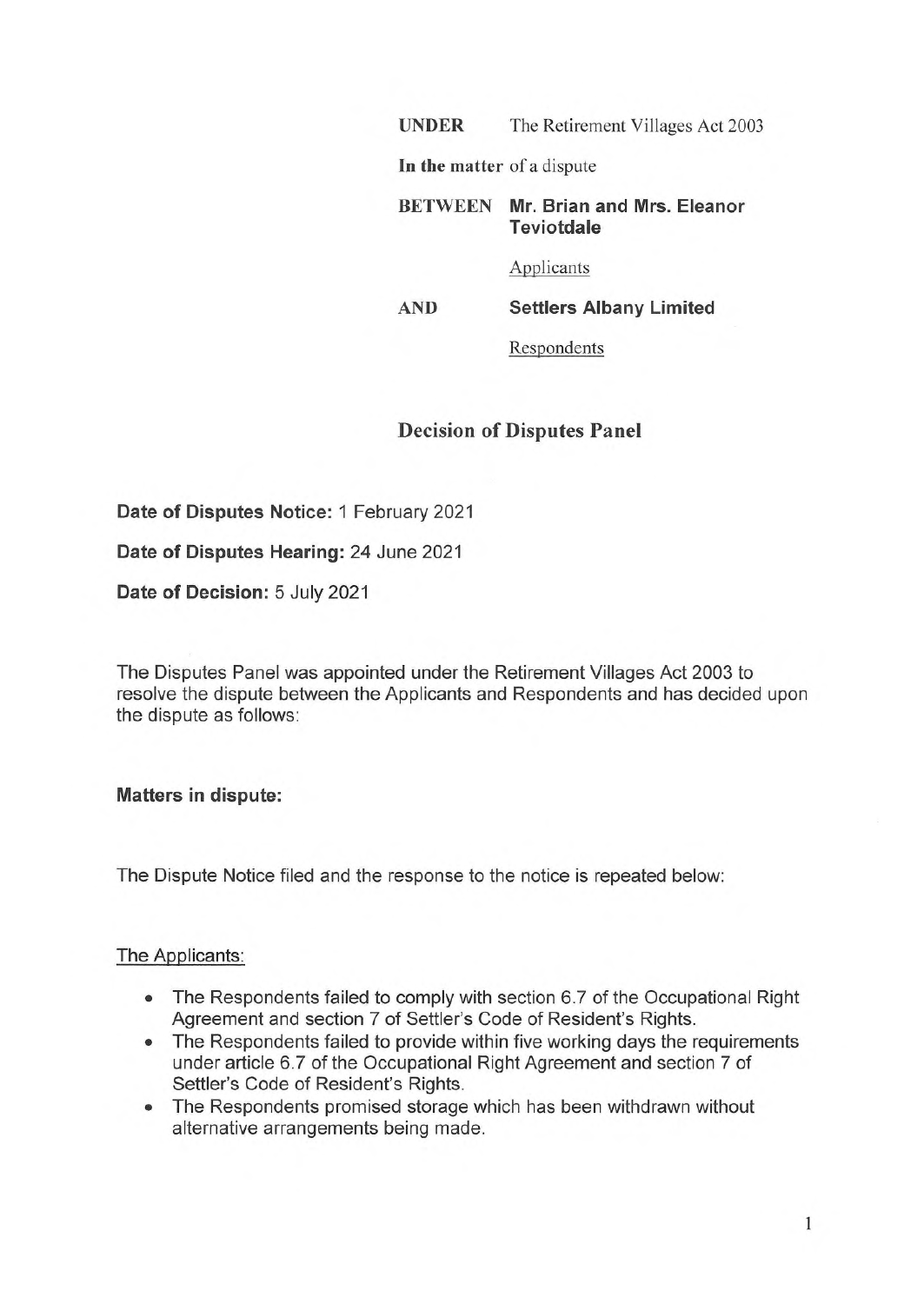### The Respondents:

Settlers accepts that Mr. and Mrs. Teviotdale and Settlers entered into an Occupational Right Agreement dated 18 April 2013.

Settlers do not accept:

- That Settlers failed to comply with clause 6.7 of the Occupational Right Agreement and article 7 of the Settlers Code of Resident's Rights.
- That Settlers did not provide within 5 working days the requirements under article 6.7 of the Occupational Right agreement and section 7 of the Settlers Code of Resident's Rights.
- That Settlers promised the storage described in the disputes notice, and that it withdrew that promise without making alternative arrangements.

### **Panel's Decision:**

The Disputes Panel finds in favour of the Respondents. Any application by the Respondents for costs is to be made in writing to me and copied to the Applicants no later than 14 working days from the date of this decision.

## **Decision of Disputes Panel**

### **BACKGROUND**

- 1. Mr Brian Teviotdale and his wife Mrs Eleanor Teviotdale (the Teviotdales) reside in townhouse Orchid 240 (the unit) at Settlers Lifestyle Village in Albany (Settlers).
- 2. A dispute has arisen in relation to an under-stair storage space, being a communal cupboard under a common area staircase in the townhouse block where their unit is located (the storage cupboard), that the Teviotdales and other Village residents have had the use of to store items since approximately 2013.
- 3. The Teviotdales claim that by oral statements made to them, and an email sent to them by Settlers staff, that Settlers had made a promise of this storage cupboard to the Teviotdales and that Settlers is obliged to continue to provide the promised storage cupboard.
- 4. The storage cupboard forms part of the townhouse block's fire escape route. Up until mid-2020, Settlers had understood that it was not in breach of any fire safety standards by allowing residents to store their personal items in the storage cupboard.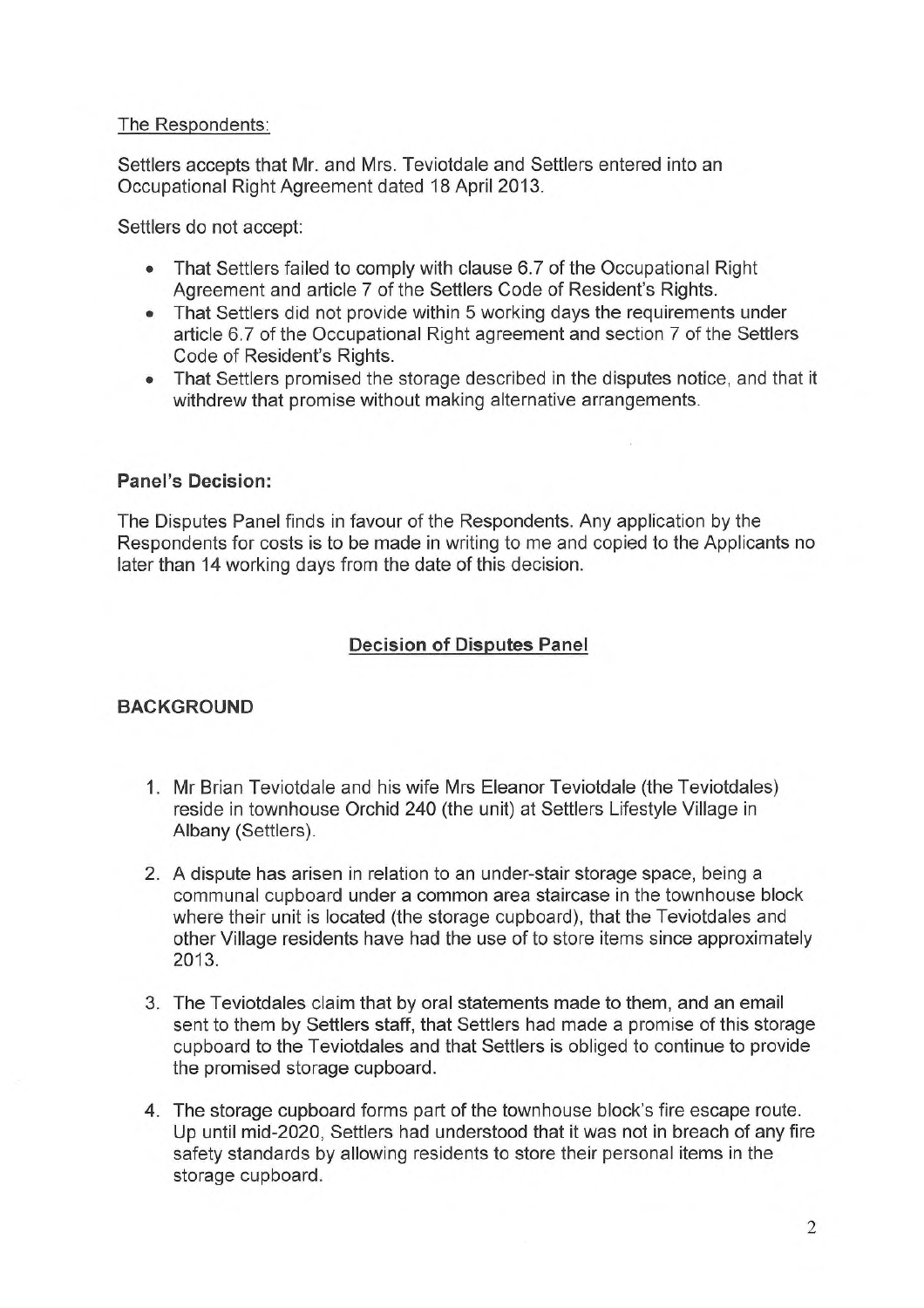- 5. In mid-2020, Fire and Emergency New Zealand inspected the Village premises and provided a report on fire and safety issues at the Village. Due to safety concerns raised by both Fire and Emergency New Zealand and Auckland Council, Settlers advised the Teviotdales that the storage cupboard under the stairs was no longer able to be used for storage purposes in order to maintain a safe fire escape route. Settlers relies on the advice and recommendations they have received from Fire and Emergency New Zealand in making the decision not to allow storage of any items in the storage cupboard.
- 6. The Teviotdales say that clause 6.7 of the Occupational Right Agreement and article 7 of the Settlers Code of Resident's Rights requires Settlers to undertake fire safety improvements to the storage cupboard.
- 7. Settlers' response is that it is not required under either clause 6.7 of the Occupational Right Agreement or under article 7 of the Settlers Code of Resident's Rights to undertake fire safety improvements to the storage cupboard. Settlers state that this is not routine maintenance and they did not make any binding promise or agreement regarding storage facilities or use of the storage cupboard.
- 8. Settlers state they have informally and on an *ad hoc* basis allowed residents to store small personal items in the storage cupboard but rights to access and use of the storage cupboard do not form part of the terms of the Teviotdales' Occupational Right Agreement, and is neither a contractual term nor a binding promise.

### **RELEVANT PROVISIONS**

9. Clauses 6.1 and 6.7 of the Teviotdales' Occupation Right Agreement provides:

### **6. Obligations of Settlers**

#### **Settlers must:**

- 6.1 Provide the services and facilities listed in Schedule B
- $\cdots$

6. 7 Reply to non-urgent maintenance requests within 5 Working Days of written notice with a time frame for undertaking such work. Requests for non-urgent maintenance should be directed to Onsite Village Manager referred to in Schedule F, who shall provide the expected time frame for the maintenance to be carried out;

10. Schedule B of the Teviotdales' Occupation Right Agreement provides:

#### **SCHEDULE B**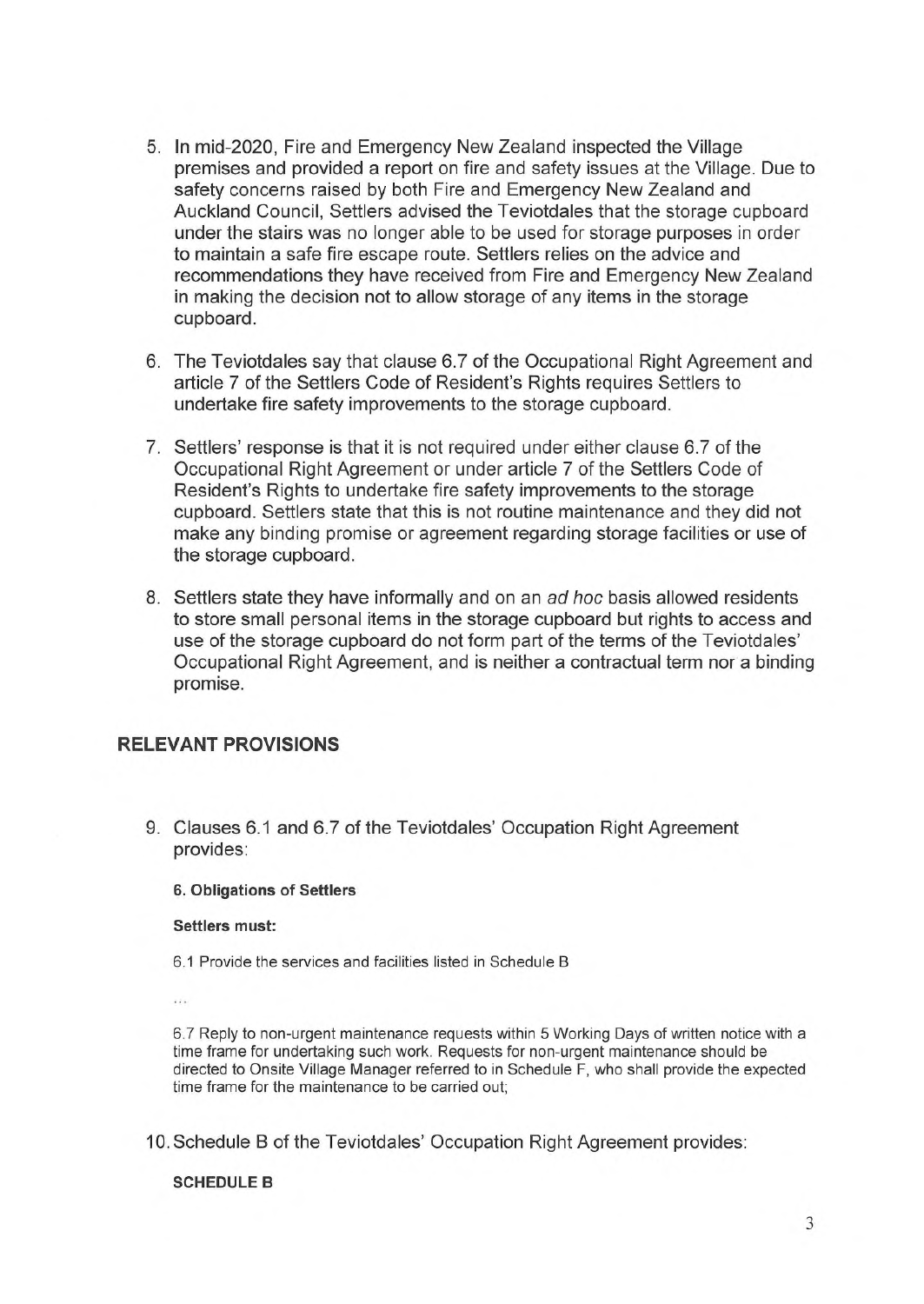#### **YOUR DWELLING AND TERMS**

 $\ddotsc$ 

#### I. **SERVICES AND FACILITIES**

Settlers offers the following services: gardening, lawn mowing, repair and maintenance, emergency call out service, housekeeping, laundry, administration services, transport and security services.

The following facilities are available: temporary community area with lounge, library, dining and television facilities together with a selection of gym equipment available for use.

11.Article 7 of the Settlers Code of Resident's Rights provides:

**7. You have the right to promised services and facilities of an appropriate standard.** 

### **THE PANEL'S DECISION**

- 12.1 am not satisfied that there is either a contractual obligation under the Teviotdale's Occupation Right Agreement nor a binding promise that requires Settlers to provide the Teviotdales with continued access to the storage cupboard.
- 13. Schedule Bof the Teviotdale's Occupation Right Agreement does not expressly refer to any obligation on Settlers to provide access to/use of any (or this particular) storage cupboard as a service or facility.
- 14. Mr. Teviotdale, in his sworn evidence at the Disputes Hearing, accepted there was no contractual obligation on Settlers to provide the storage cupboard. Nor did Mr. or Mrs. Teviotdale provide any evidence to suggest that they required such a term to be included within their Occupation Right Agreement either prior to signing the agreement or as a recommended amendment to the agreement after it had been signed.
- 15. The Teviotdales both stated in their sworn evidence that a staff member at Settlers, Mrs. Rosalie Keegan, made oral promises about the provision of the storage cupboard and also made promises by email. In an email exchange between the Teviotdales and Mrs. Rosalie Keegan of approximately March 15 2014, Mrs Rosalie Keegan states to the Teviotdales:

"Good morning

Sorry for my late reply.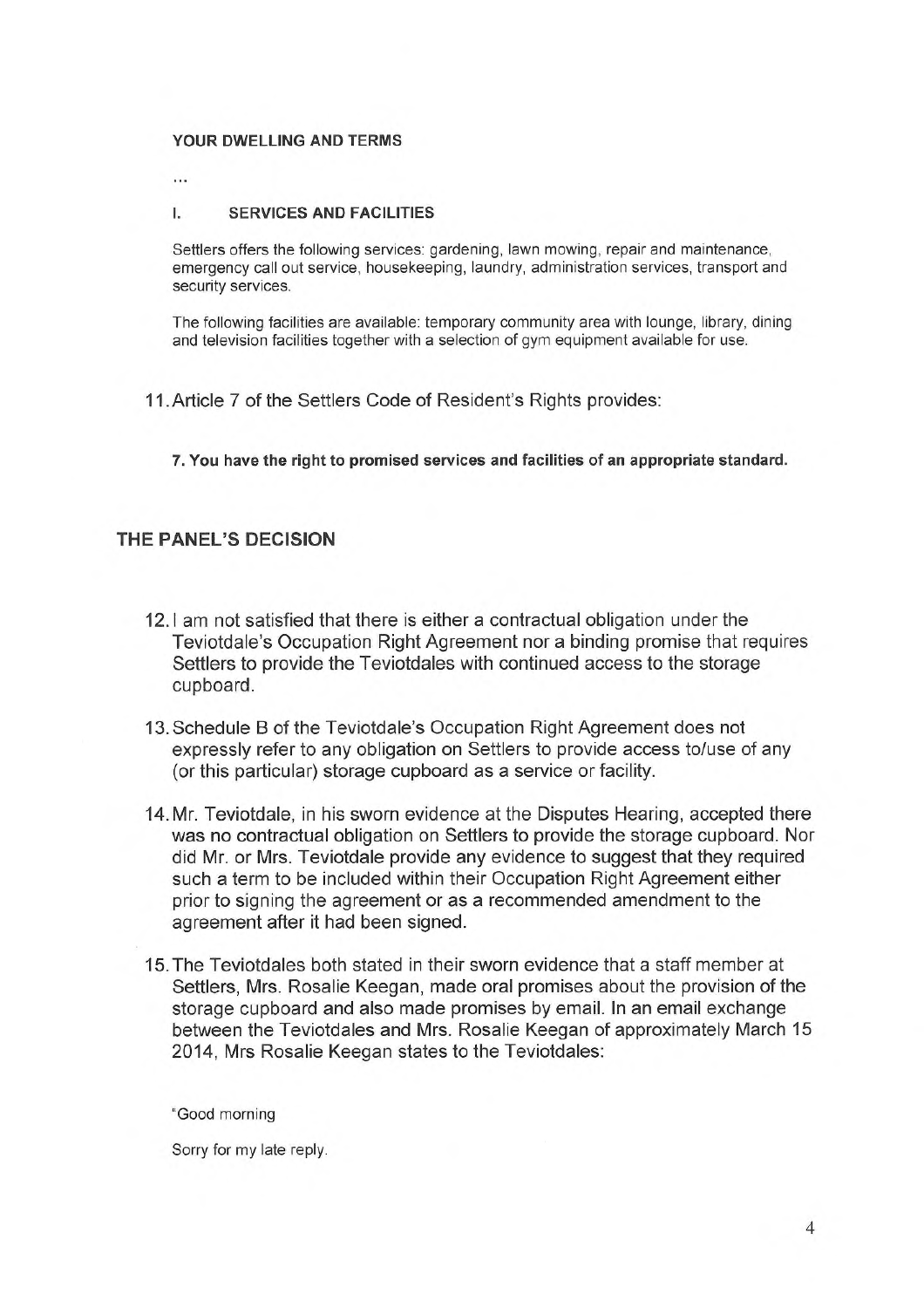I make sure Keith has the power point in hand, which I am sure he has. The cupboard at the bottom of the stairs is usually made available for all of the Orchard residents to share just for the odd items like suitcases etc, not really for a large excess of bulk storage. Can you please advise your availability to complete a pre inspection of your townhouse any time from Monday 24 March and prior to your settlement date of 1 April, at a time that suits you.

Look forward to hearing from you".

- 16.1 am not satisfied that the oral statements and email exchange above constitute a binding promise or an intention on behalf of Settlers to make a permanent commitment and obligation to the Teviotdales to provide them with access to/use of the storage cupboard.
- 17. The evidence given by Mr. Terry Middlemost, on behalf of Settlers, made it plain that the opportunity for residents at the Village to have shared use of the storage cupboard was merely a goodwill gesture, and an informal offer to use the storage cupboard from time to time. There was no promise or commitment made to the Teviotdales that use of the storage cupboard would be permanently made available to them on an unencumbered basis. I accept the evidence of Mr Terry Middlemost on this point and I also accept that the decision Settlers made to no longer allow storage of items in the storage cupboard by any resident to be a prudent health and safety measure which is intended to benefit all Village residents.
- 18. Furthermore, I am not satisfied that Settlers are required under either clause 6.7 of the Occupational Right Agreement or under article 7 of the Settlers Code of Resident's Rights, to undertake fire safety improvements to the storage cupboard. In my view, this work is not routine maintenance and clause 6.7 of the Occupational Right Agreement is not relevant. In any event I do not accept that Settlers made any binding promise to the Applicants regarding storage facilities or use of the storage cupboard such that this would give rise to any obligations on Settlers to maintain the ability for the Applicants to access the storage cupboard.

### **COSTS**

- 19. The Respondents have reserved the right to be heard on costs.
- 20.Any application by the Respondents for costs is to be made in writing to me and copied to the Applicants no later than 14 working days from the date of this decision. and on costs.<br>
De made in writing to me<br>
In writing to me<br>
The date of<br>
Anita Killeen<br>
Single Member of Disputes Panel

**Anita Killeen Single Member of Disputes Panel** 

> 5 July 2021 Date of Decision